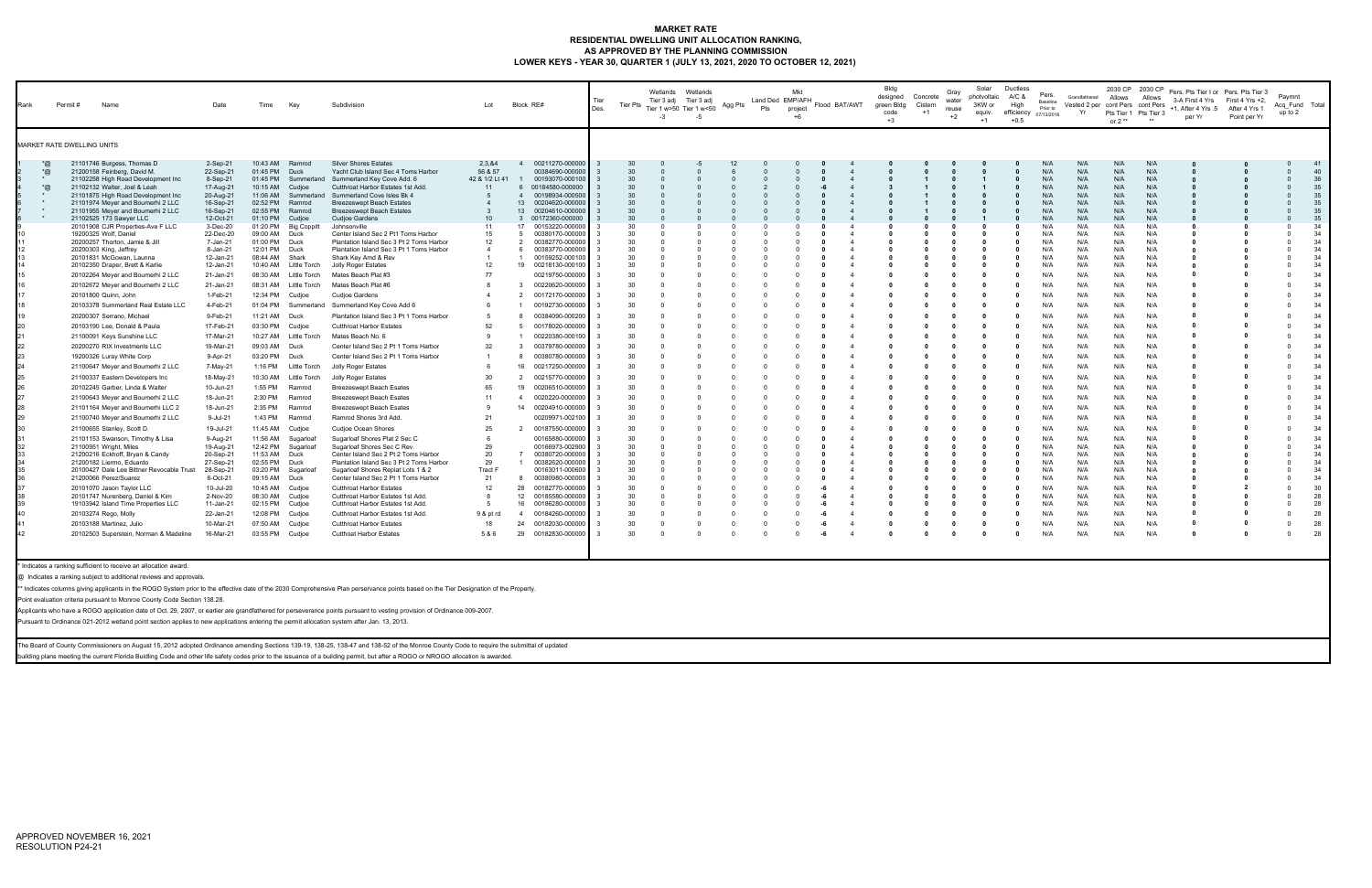## **ADMINISTRATIVE RELIEF RESIDENTIAL DWELLING UNIT ALLOCATION RANKING, AS APPROVED BY THE PLANNING COMMISSION LOWER KEYS - YEAR 30, QUARTER 1 (JULY 13, 2021, 2020 TO OCTOBER 12, 2021)**

| Rank | Name                                                             |                                                                                                                                                                                                                                                                                                                                                                                                                                                                                                                                                                                                                                                                                                                                                                                                                                                           |  |  | Block | RE# | Tier Des. Tier Pts | Tier 3 adj<br>Tier 1 w>50 | Tier 3 adj<br>Tier 1 w<50 | Agg Pts | Land Ded | Mkt<br>EMP/AFH Flood<br>project | BAT/<br>AWT | Bldg<br>designed<br>Concrete<br>green Blda<br>code<br>$+3$ | Gray wate | Solar<br>photvoltaic<br>3KW or<br>equiv.<br>$+1$ | Ductless A/C<br>& High<br>efficiency<br>$+0.5$ | Pers. Baseline<br>Prior to<br>07/13/2016 | Grandfathered | 2030 CP<br>1 or $2**$ | 2030 CF<br>Allows cont Allows cont<br>Pers Pts Tier Pers Pts Tier<br>$3**$ | Pers. Pts Pers. Pts<br>First 4 Yrs Yrs +2, After Acq Fund<br>Yrs .5 per Yr per Yr | Tier I or 3-A Tier 3 First 4 Paymn<br>+1, After 4 4 Yrs 1 Point up to 2 | Total |
|------|------------------------------------------------------------------|-----------------------------------------------------------------------------------------------------------------------------------------------------------------------------------------------------------------------------------------------------------------------------------------------------------------------------------------------------------------------------------------------------------------------------------------------------------------------------------------------------------------------------------------------------------------------------------------------------------------------------------------------------------------------------------------------------------------------------------------------------------------------------------------------------------------------------------------------------------|--|--|-------|-----|--------------------|---------------------------|---------------------------|---------|----------|---------------------------------|-------------|------------------------------------------------------------|-----------|--------------------------------------------------|------------------------------------------------|------------------------------------------|---------------|-----------------------|----------------------------------------------------------------------------|-----------------------------------------------------------------------------------|-------------------------------------------------------------------------|-------|
|      |                                                                  | <b>MARKET RATE DWELLING UNITS (ADMINISTRATIVE RELIEF)</b>                                                                                                                                                                                                                                                                                                                                                                                                                                                                                                                                                                                                                                                                                                                                                                                                 |  |  |       |     |                    |                           |                           |         |          |                                 |             |                                                            |           |                                                  |                                                |                                          |               |                       |                                                                            |                                                                                   |                                                                         |       |
|      | * Indicates a ranking sufficient to receive an allocation award. | @ Indicates a ranking subject to additional reviews and approvals.<br>Point evaluation criteria pursuant to Monroe County Code Section 138.28.<br>Applicants who have a ROGO application date of Oct. 29, 2007, or earlier are grandfathered for perseverance points pursuant to vesting provision of Ordinance 009-2007.<br>Pursuant to Ordinance 021-2012 wetland point section applies to new applications entering the permit allocation system after Jan. 13, 2013.<br>The Board of County Commissioners on August 15, 2012 adopted Ordinance amending Sections 139-19, 138-25, 138-47 and 138-52 of the Monroe County Code to require the submittal of updated<br>building plans meeting the current Florida Buidling Code and other life safety codes prior to the issuance of a building permit, but after a ROGO or NROGO allocation is awarded. |  |  |       |     |                    |                           |                           |         |          |                                 |             |                                                            |           |                                                  |                                                |                                          |               |                       |                                                                            |                                                                                   |                                                                         |       |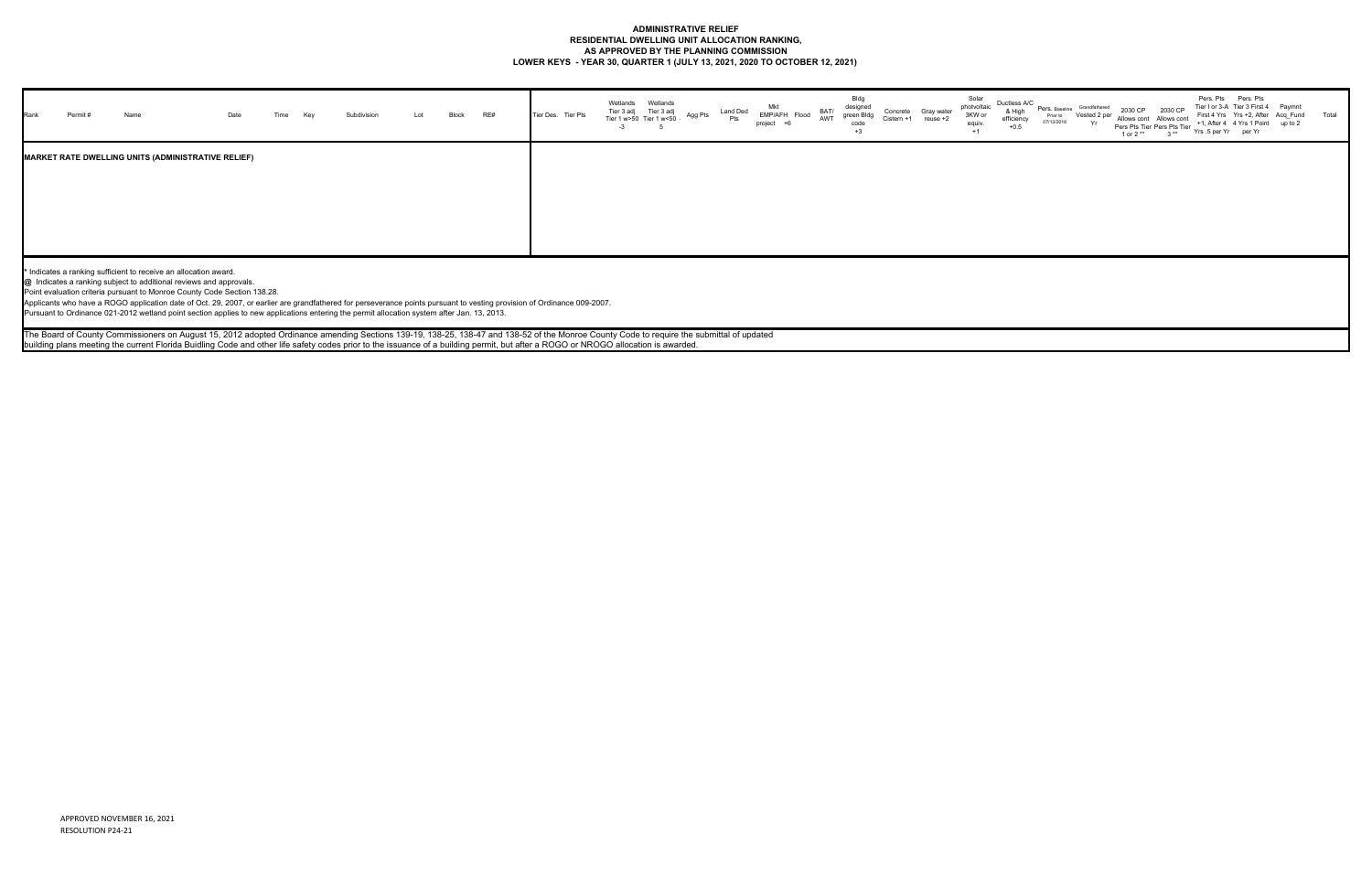#### **MARKET RATE RESIDENTIAL DWELLING UNIT ALLOCATION RANKING, AS APPROVED BY THE PLANNING COMMISSION UPPER KEYS - YEAR 30, QUARTER 1 (JULY 13, 2021, 2020 TO OCTOBER 12, 2021)**

| Rank Permit # Name |                                                                                                                                                                                                                                                                                                                                                                | Date                   | Time                | Key<br>Subdivision                                                                                                                                                                                                                                                                                                                                            | Lot                 | Block                | RE#                                | Tier Des. Tier Pts |           | Wetlands<br>Tier 3 adj<br>$-3$ | Wetlands<br>Tier 3 adj<br>Tier 1 w>50 Tier 1 w<50<br>-5 | Agg Pts | Land Ded EMP/AFH<br>Pts | Mkt<br>project<br>+6 | BAT/<br>Flood<br>AWT       | Bldg<br>designed<br>green Bldg<br>code<br>$+3$ | Concrete<br>Cistern<br>$+1$ | Gray<br>water<br>reuse +2 | Solar<br>photvoltaic<br>3KW or<br>equiv.<br>$+1$ | Ductless<br>High<br>$+0.5$ | A/C & Pers. First Each Add<br>efficiency (Baseline) | $\overline{2}$ | 2030 CP<br>4 Yrs 1 Yrs If Vested Allows cont<br>or 2 $**$ | 2030 CP<br>Pers Pts Tier 1 Pers Pts Tier 3 | Pers. Pts Tier I or 3-A Pers. Pts Tier 3 | Allows cont First 4 Yrs +1, After 4 First 4 Yrs +2, After Acq Fund<br>Yrs.5 per Yr 4 Yrs 1 Point per Yr up to 2 | Paymnt | Total    |
|--------------------|----------------------------------------------------------------------------------------------------------------------------------------------------------------------------------------------------------------------------------------------------------------------------------------------------------------------------------------------------------------|------------------------|---------------------|---------------------------------------------------------------------------------------------------------------------------------------------------------------------------------------------------------------------------------------------------------------------------------------------------------------------------------------------------------------|---------------------|----------------------|------------------------------------|--------------------|-----------|--------------------------------|---------------------------------------------------------|---------|-------------------------|----------------------|----------------------------|------------------------------------------------|-----------------------------|---------------------------|--------------------------------------------------|----------------------------|-----------------------------------------------------|----------------|-----------------------------------------------------------|--------------------------------------------|------------------------------------------|-----------------------------------------------------------------------------------------------------------------|--------|----------|
|                    | MARKET RATE DWELLING UNITS                                                                                                                                                                                                                                                                                                                                     |                        |                     |                                                                                                                                                                                                                                                                                                                                                               |                     |                      |                                    |                    |           |                                |                                                         |         |                         |                      |                            |                                                |                             |                           |                                                  |                            |                                                     |                |                                                           |                                            |                                          |                                                                                                                 |        |          |
|                    | *@ 20301955 Calvano, Laurence & Jami Ann                                                                                                                                                                                                                                                                                                                       |                        |                     | 20-Sep-21 09:26 AM Key Largo Buccaneer Point                                                                                                                                                                                                                                                                                                                  | 13 & 14             | $\mathbf{3}$         | 00496131-005800                    |                    |           |                                |                                                         |         |                         |                      |                            |                                                |                             |                           |                                                  |                            | N/A                                                 | N/A            | N/A                                                       | N/A                                        |                                          |                                                                                                                 |        | 40       |
|                    | * 21301719 Fernandez/Guerra/Companioni                                                                                                                                                                                                                                                                                                                         | 6-Oct-21               |                     | 09:00 AM Key Largo Buccaneer Point                                                                                                                                                                                                                                                                                                                            | 24                  | 2                    | 00496131-004400                    |                    |           |                                |                                                         |         |                         |                      |                            |                                                |                             |                           |                                                  |                            | N/A                                                 | N/A            | N/A                                                       | N/A                                        |                                          |                                                                                                                 |        | 36       |
|                    | * 21301287 Yelkin, Cynthia                                                                                                                                                                                                                                                                                                                                     |                        |                     | 1-Sep-21 12:13 PM Key Largo Key Largo Park Amd.                                                                                                                                                                                                                                                                                                               | 13 & 14             | $\overline{1}$       | 00523530-000000                    |                    |           |                                |                                                         |         |                         |                      |                            |                                                |                             |                           |                                                  | 0                          | N/A                                                 | N/A            | N/A                                                       | N/A                                        |                                          |                                                                                                                 |        | 35       |
|                    | * 21300507 158 Ocean LLC<br>* 21301413 Bass Avenue LLC                                                                                                                                                                                                                                                                                                         | 30-Sep-21<br>12-Oct-21 |                     | 12:07 PM Key Largo Key Largo Ocean Shores Add.<br>01:47 PM Key Largo Anglers Park                                                                                                                                                                                                                                                                             | 16<br>3             | 10<br>16             | 00499800-000000<br>00553720-000000 |                    |           |                                |                                                         |         |                         |                      |                            |                                                |                             |                           |                                                  | 0                          | N/A<br>N/A                                          | N/A<br>N/A     | N/A<br>N/A                                                | N/A<br>N/A                                 |                                          |                                                                                                                 |        | 35<br>35 |
|                    | * 21300212 Nolt, Thomas & Angela                                                                                                                                                                                                                                                                                                                               | 04/09/21               | 11:22 AM            | Key Largo Buttonwood Shores Add                                                                                                                                                                                                                                                                                                                               | 16                  |                      | 00523170-000000                    |                    |           |                                |                                                         |         |                         |                      |                            |                                                |                             |                           |                                                  |                            | N/A                                                 | N/A            | N/A                                                       | N/A                                        |                                          |                                                                                                                 |        | 34       |
|                    | * 20301864 Grey Properties LLC                                                                                                                                                                                                                                                                                                                                 | 04/12/21               | 09:30 AM            | Key Largo Rock Harbor Estates                                                                                                                                                                                                                                                                                                                                 | 12                  | 5                    | 00519980-000000                    |                    |           |                                |                                                         |         |                         |                      |                            |                                                |                             |                           |                                                  |                            | N/A                                                 | N/A            | N/A                                                       | N/A                                        |                                          |                                                                                                                 |        | 34       |
|                    | * 20301663 1508 Shaw Drive LLC                                                                                                                                                                                                                                                                                                                                 |                        | 04/12/21  01:30 PM  | Key Largo Twin Lakes 1st Add                                                                                                                                                                                                                                                                                                                                  | 14                  |                      | Pt Tract A 00551000-001400         |                    |           |                                |                                                         |         |                         |                      |                            |                                                |                             |                           |                                                  |                            | N/A                                                 | N/A            | N/A                                                       | N/A                                        |                                          |                                                                                                                 |        | 34       |
|                    | 20301632 Grey Properties LLC                                                                                                                                                                                                                                                                                                                                   | 04/12/21               | 04:50 PM            | Key Largo Key Largo Beach                                                                                                                                                                                                                                                                                                                                     | 9                   |                      | 00501150-000000                    |                    |           |                                |                                                         |         |                         |                      |                            |                                                |                             |                           |                                                  |                            | N/A                                                 | N/A            | N/A                                                       | N/A                                        |                                          |                                                                                                                 |        | 34       |
|                    | 20302036 Grey Properties LLC                                                                                                                                                                                                                                                                                                                                   | 04/12/21               | 05:00 PM            | Key Largo Key Largo Beach                                                                                                                                                                                                                                                                                                                                     | 10                  |                      | 00501160-000000                    |                    |           |                                |                                                         |         |                         |                      |                            |                                                |                             |                           |                                                  |                            | N/A                                                 | N/A            | N/A                                                       | N/A                                        |                                          |                                                                                                                 |        | 34       |
|                    | 21300337 HHA Home Services Corp                                                                                                                                                                                                                                                                                                                                | 06/01/21               |                     | 10:50 AM Key Largo Buccaneer Point                                                                                                                                                                                                                                                                                                                            |                     | $\overline{4}$       | 00496131-009500                    |                    |           |                                |                                                         |         |                         |                      |                            |                                                |                             |                           |                                                  | - 0                        | N/A                                                 | N/A            | N/A                                                       | N/A                                        |                                          |                                                                                                                 |        | 34       |
|                    | 21300495 Grey Properties LLC                                                                                                                                                                                                                                                                                                                                   | 06/07/21               |                     | 10:50 AM Key Largo Ocean Isle Estates                                                                                                                                                                                                                                                                                                                         | 32                  | -8                   | 00540360-000000                    |                    |           |                                |                                                         |         |                         |                      |                            |                                                |                             |                           |                                                  |                            | N/A                                                 | N/A            | N/A                                                       | N/A                                        |                                          |                                                                                                                 |        | 34       |
|                    | 20301831 Beltran, Eriel                                                                                                                                                                                                                                                                                                                                        | 06/28/21               | 9:00 AM             | Key Largo Lake Surprise Estates                                                                                                                                                                                                                                                                                                                               | -3                  | - 3                  | 00534290-000000                    |                    |           |                                |                                                         |         |                         |                      |                            |                                                |                             |                           |                                                  | - 0                        | N/A                                                 | N/A            | N/A                                                       | N/A                                        |                                          |                                                                                                                 |        | 34       |
|                    | 21300969 Fried, Harold                                                                                                                                                                                                                                                                                                                                         | 06/30/21               | 3:14 PM             | Key Largo Harris Ocean Park Estates                                                                                                                                                                                                                                                                                                                           | 46                  |                      | 0044760-0000000                    |                    |           |                                |                                                         |         |                         |                      |                            |                                                |                             |                           |                                                  |                            | N/A                                                 | N/A            | N/A                                                       | N/A                                        |                                          |                                                                                                                 |        | 34       |
|                    | 20301758 ACV Properties Inc                                                                                                                                                                                                                                                                                                                                    | 07/06/21               | 7:11 AM             | Key Largo Winston Waterways Amd                                                                                                                                                                                                                                                                                                                               |                     |                      | 00546380-000000                    |                    |           |                                |                                                         |         |                         |                      |                            |                                                |                             |                           |                                                  |                            | N/A                                                 | N/A            | N/A                                                       | N/A                                        |                                          |                                                                                                                 |        | 34       |
|                    | 21300109 Yoel Investment Corp<br>17304505 Bahama 167 Construction Corp                                                                                                                                                                                                                                                                                         | 22-Jul-21              |                     | 03:00 PM Key Largo Key Largo Beach Add.<br>01:52 PM Key Largo South Creek Village                                                                                                                                                                                                                                                                             |                     | 13                   | 00503340-000000<br>00467150-000000 |                    | 30        |                                |                                                         |         |                         |                      |                            |                                                |                             |                           |                                                  | - 0                        | N/A<br>N/A                                          | N/A<br>N/A     | N/A<br>N/A                                                | N/A<br>N/A                                 |                                          |                                                                                                                 |        | 34<br>34 |
|                    | 20301515 Kocol, John                                                                                                                                                                                                                                                                                                                                           | 9-Aug-21<br>18-Aug-21  |                     | 12:30 PM Key Largo Pirates Cove                                                                                                                                                                                                                                                                                                                               |                     |                      | 00493600-000100                    |                    |           |                                |                                                         |         |                         |                      |                            |                                                |                             |                           |                                                  |                            | N/A                                                 | N/A            | N/A                                                       | N/A                                        |                                          |                                                                                                                 |        | 34       |
|                    | 19301947 Vera, Regino                                                                                                                                                                                                                                                                                                                                          | 18-Aug-21              |                     | 01:35 PM Key Largo Lake Surprise Estates                                                                                                                                                                                                                                                                                                                      |                     |                      | 00533640-000000                    |                    |           |                                |                                                         |         |                         |                      |                            |                                                |                             |                           |                                                  |                            | N/A                                                 | N/A            | N/A                                                       | N/A                                        |                                          |                                                                                                                 |        | 34       |
|                    | 20301168 Boada/Nunez                                                                                                                                                                                                                                                                                                                                           | 30-Aug-21              |                     | 12:34 PM Key Largo Stillwright Point Plat No. 1                                                                                                                                                                                                                                                                                                               | 18                  |                      | 00514510-000000                    |                    |           |                                |                                                         |         |                         |                      |                            |                                                |                             |                           |                                                  | - 0                        | N/A                                                 | N/A            | N/A                                                       | N/A                                        |                                          |                                                                                                                 |        | 34       |
|                    | 20301537 Conchrete Properties                                                                                                                                                                                                                                                                                                                                  | 1-Sep-21               |                     | 01:00 PM Key Largo Paradise Point                                                                                                                                                                                                                                                                                                                             | 10 <sup>1</sup>     | -3                   | 00513580-000100                    |                    |           |                                |                                                         |         |                         |                      |                            |                                                |                             |                           |                                                  | - 0                        | N/A                                                 | N/A            | N/A                                                       | N/A                                        |                                          |                                                                                                                 |        | 34       |
|                    | 21300672 3L Garden Investment LLC                                                                                                                                                                                                                                                                                                                              | 3-Sep-21               |                     | 12:00 PM Key Largo Ocean Isle Estate                                                                                                                                                                                                                                                                                                                          |                     |                      | 00538100-000000                    |                    |           |                                |                                                         |         |                         |                      |                            |                                                |                             |                           |                                                  |                            | N/A                                                 | N/A            | N/A                                                       | N/A                                        |                                          |                                                                                                                 |        | 34       |
|                    | 16305782 TDGroup Holdings 1 LLC                                                                                                                                                                                                                                                                                                                                | 8-Sep-21               |                     | 02:51 PM Key Largo Oceana                                                                                                                                                                                                                                                                                                                                     | 21                  |                      | 00085660-000000                    |                    | 30        |                                |                                                         |         |                         |                      |                            |                                                |                             |                           |                                                  |                            | N/A                                                 | N/A            | N/A                                                       | N/A                                        |                                          |                                                                                                                 |        | 34       |
|                    | 18302649 Leyva, Sergio & Gloria                                                                                                                                                                                                                                                                                                                                | 14-Sep-21              |                     | 09:40 AM Key Largo Buccaneer Point                                                                                                                                                                                                                                                                                                                            | 20                  | - 2                  | 00496131-004000                    |                    | 30        |                                |                                                         |         |                         |                      |                            |                                                |                             |                           |                                                  | - 0                        | N/A                                                 | N/A            | N/A                                                       | N/A                                        |                                          |                                                                                                                 |        | 34       |
|                    | 21300464 Jorge, Roberto & Jeanette                                                                                                                                                                                                                                                                                                                             | 22-Sep-21              |                     | 01:57 PM Key Largo Pirates Cove 1st Add.                                                                                                                                                                                                                                                                                                                      |                     | 19                   | 00495660-000100                    |                    |           |                                |                                                         |         |                         |                      |                            |                                                |                             |                           |                                                  |                            | N/A                                                 | N/A            | N/A                                                       | N/A                                        |                                          |                                                                                                                 |        | 34       |
|                    | 21301459 Fried, Harold                                                                                                                                                                                                                                                                                                                                         | 27-Sep-21              |                     | 10:45 AM Key Largo Ocean Park Village                                                                                                                                                                                                                                                                                                                         |                     |                      | 00446180-000000                    |                    |           |                                |                                                         |         |                         |                      |                            |                                                |                             |                           |                                                  |                            | N/A                                                 | N/A            | N/A                                                       | N/A                                        |                                          |                                                                                                                 |        | 34       |
|                    | 20302106 Key Largo Reef LLC                                                                                                                                                                                                                                                                                                                                    | 27-Sep-21              |                     | 01:34 PM Key Largo Seaside Re-subd.                                                                                                                                                                                                                                                                                                                           | 20                  |                      | 00491800-000000                    |                    |           |                                |                                                         |         |                         |                      |                            |                                                |                             |                           |                                                  |                            | N/A                                                 | N/A            | N/A                                                       | N/A                                        |                                          |                                                                                                                 |        | 34       |
|                    | 21301434 Correa, Octavio                                                                                                                                                                                                                                                                                                                                       | 6-Oct-21               |                     | 02:00 PM Key Largo Pamela Villa                                                                                                                                                                                                                                                                                                                               | 9                   |                      | 00463700-000300                    |                    |           |                                |                                                         |         |                         |                      |                            |                                                |                             |                           |                                                  |                            | N/A                                                 | N/A            | N/A                                                       | N/A                                        |                                          |                                                                                                                 |        | 34       |
|                    | 21301294 Lugo, Blas J                                                                                                                                                                                                                                                                                                                                          | 8-Oct-21<br>8-Oct-21   |                     | 02:33 PM Key Largo Sexton Cove Estates<br>02:35 PM Key Largo Ocean Isle Estate                                                                                                                                                                                                                                                                                | 25<br>22            | 6                    | 00532701-017810<br>00538280-000000 |                    | 30        |                                |                                                         |         |                         |                      |                            |                                                |                             |                           |                                                  |                            | N/A<br>N/A                                          | N/A<br>N/A     | N/A<br>N/A                                                | N/A<br>N/A                                 |                                          |                                                                                                                 |        | 34<br>34 |
|                    | 21300766 3L Garden Investment LLC<br>21300921 FGR Orange LLC                                                                                                                                                                                                                                                                                                   | 12-Oct-21              |                     | 02:12 PM Key Largo Key Largo Park Amd.                                                                                                                                                                                                                                                                                                                        | 12                  | -20                  | 00527680-000120                    |                    | 30        |                                |                                                         |         |                         |                      |                            |                                                |                             |                           |                                                  |                            | N/A                                                 | N/A            | N/A                                                       | N/A                                        |                                          |                                                                                                                 |        | 34       |
|                    | 20301299 PL Ocean Residences Holding LLC                                                                                                                                                                                                                                                                                                                       | 12-Oct-21              |                     | 04:00 PM Key Largo metes & bounds                                                                                                                                                                                                                                                                                                                             |                     |                      | 00090820-000000                    |                    |           |                                |                                                         |         |                         |                      |                            |                                                |                             |                           |                                                  |                            | N/A                                                 | N/A            | N/A                                                       | N/A                                        |                                          |                                                                                                                 |        | 31<br>31 |
|                    | 20301303 PL Ocean Residences Holding LLC<br>20301301 PL Ocean Residences Holding LLC                                                                                                                                                                                                                                                                           | 12-Oct-21<br>12-Oct-21 |                     | 04:02 PM Key Largo metes & bounds<br>04:05 PM Key Largo metes & bounds                                                                                                                                                                                                                                                                                        |                     |                      | 00090820-000000<br>00090820-000000 |                    | 30        |                                |                                                         |         |                         |                      |                            |                                                |                             |                           |                                                  |                            | N/A<br>N/A                                          | N/A<br>N/A     | N/A<br>N/A                                                | N/A<br>N/A                                 |                                          |                                                                                                                 |        | 31       |
|                    | 20301300 PL Ocean Residences Holding LLC                                                                                                                                                                                                                                                                                                                       |                        |                     | 12-Oct-21 04:07 PM Key Largo metes & bounds                                                                                                                                                                                                                                                                                                                   |                     |                      | 00090820-000000                    |                    | 30        |                                |                                                         |         |                         |                      |                            |                                                |                             |                           |                                                  |                            | N/A                                                 | N/A            | N/A                                                       | N/A                                        |                                          |                                                                                                                 |        | 31       |
|                    | 20301295 PL Ocean Residences Holding LLC<br>20301298 PL Ocean Residences Holding LLC                                                                                                                                                                                                                                                                           | 12-Oct-21<br>12-Oct-21 |                     | 04:10 PM Key Largo metes & bounds<br>04:12 PM Key Largo metes & bounds                                                                                                                                                                                                                                                                                        |                     |                      | 00090820-000000<br>00090820-000000 |                    | 30<br>30  |                                |                                                         |         |                         |                      |                            |                                                |                             |                           |                                                  |                            | N/A<br>N/A                                          | N/A<br>N/A     | N/A<br>N/A                                                | N/A<br>N/A                                 |                                          |                                                                                                                 |        | 31<br>31 |
|                    | 20301293 PL Ocean Residences Holding LLC                                                                                                                                                                                                                                                                                                                       | 12-Oct-21              |                     | 04:15 PM Key Largo metes & bounds                                                                                                                                                                                                                                                                                                                             |                     |                      | 00090820-000000                    |                    |           |                                |                                                         |         |                         |                      |                            |                                                |                             |                           |                                                  |                            | N/A                                                 | N/A            | N/A                                                       | N/A                                        |                                          |                                                                                                                 |        | 31       |
|                    | 20301297 PL Ocean Residences Holding LLC<br>20301216 Michael Cabanas Land Venture Inc                                                                                                                                                                                                                                                                          | 12-Oct-21              | 12/14/20 09:55 AM   | 04:20 PM Key Largo metes & bounds<br>Key Largo Lime Grove Estates Sec 1                                                                                                                                                                                                                                                                                       |                     |                      | 00090820-000000<br>00485510-000000 |                    | 30        |                                |                                                         |         |                         |                      |                            |                                                |                             |                           |                                                  |                            | N/A<br>N/A                                          | N/A<br>N/A     | N/A<br>N/A                                                | N/A<br>N/A                                 |                                          |                                                                                                                 |        | 31<br>28 |
|                    | 20300310 Matthew, Frederick N                                                                                                                                                                                                                                                                                                                                  |                        | 12/17/20 09:20 AM   | Key Largo Buccaneer Point                                                                                                                                                                                                                                                                                                                                     | 48                  | - 3                  | 00496131-009200                    |                    | 30        |                                |                                                         |         |                         |                      |                            |                                                |                             |                           |                                                  |                            | N/A                                                 | N/A            | N/A                                                       | N/A                                        |                                          |                                                                                                                 |        | 28       |
|                    | 20301254 Holly, Edward & Holly & John<br>20300633 Grey Properties LLC                                                                                                                                                                                                                                                                                          | 03/04/21<br>06/29/21   | 10:30 AM<br>1:45 PM | Key Largo Sunrise Point Add Amd<br>Key Largo Buccaneer Point                                                                                                                                                                                                                                                                                                  | 18<br>20            | -6                   | 00483950-000000<br>00496131-006400 |                    | 30        |                                |                                                         |         |                         |                      |                            |                                                |                             |                           |                                                  |                            | N/A                                                 | N/A<br>N/A     | N/A<br>N/A                                                | N/A<br>N/A                                 |                                          |                                                                                                                 |        | 28<br>28 |
|                    | 19302159 Art Code Corp                                                                                                                                                                                                                                                                                                                                         | 06/30/21               |                     | 11:00 AM Key Largo Pirates Cove 1st Add.                                                                                                                                                                                                                                                                                                                      | 15                  | 16                   | 00495210-000000                    |                    | 30        |                                |                                                         |         |                         |                      |                            |                                                |                             |                           |                                                  |                            | N/A                                                 | N/A            | N/A                                                       | N/A                                        |                                          |                                                                                                                 |        | 28       |
|                    | 19300197 TDGroup Holdings 1 LLC<br>18301518 Alvarez, Reinaldo                                                                                                                                                                                                                                                                                                  | 02/26/21<br>04/28/21   |                     | 11:15 AM Key Largo Seaside Add. 1<br>9:00 AM Key Largo Twin Lakes                                                                                                                                                                                                                                                                                             | Pt Lt 7             | 19                   | 00492520-000000<br>00550530-000000 | 3-A<br>3-A         | 20<br>20  |                                |                                                         |         |                         |                      |                            |                                                |                             |                           |                                                  |                            | N/A<br>N/A                                          | N/A<br>N/A     | N/A<br>N/A                                                | N/A<br>N/A                                 |                                          |                                                                                                                 |        | 24<br>24 |
|                    | 20301937 Grey Properties LLC                                                                                                                                                                                                                                                                                                                                   | 9-Aug-21               |                     | 12:30 PM Key Largo Rev. Amd. Plat of Riviera Village                                                                                                                                                                                                                                                                                                          | 13                  | -3                   | 00510660-000000                    | $3-A$              | 20        |                                | $\Omega$                                                |         |                         |                      |                            |                                                |                             |                           |                                                  |                            | N/A                                                 | N/A            | N/A                                                       | N/A                                        |                                          |                                                                                                                 |        | 24       |
|                    | 20301633 Grey Properties LLC<br>21301199 Keys Property Holdings LLC                                                                                                                                                                                                                                                                                            | 17-Sep-21              |                     | 1-Sep-21 10:10 AM Key Largo Harbor Shores<br>10:15 AM Key Largo Key Largo Park Amd.                                                                                                                                                                                                                                                                           | 25                  | $\overline{1}$<br>14 | 00521530-000000<br>00526500-000000 | $3-A$<br>$3-A$     | 20<br>-20 |                                | $\Omega$                                                |         | $\Omega$                |                      | $\Omega$<br>$\overline{4}$ | 0                                              | 0                           |                           |                                                  | 0                          | N/A<br>N/A                                          | N/A<br>N/A     | N/A<br>N/A                                                | N/A<br>N/A                                 |                                          |                                                                                                                 |        | 24<br>24 |
|                    | 21301201 Keys Property Holdings LLC                                                                                                                                                                                                                                                                                                                            | 17-Sep-21              |                     | 10:16 AM Key Largo Key Largo Park Amd.                                                                                                                                                                                                                                                                                                                        | 24                  | 14                   | 00526490-000000                    | $3-A$              | 20        |                                |                                                         |         |                         |                      |                            |                                                |                             |                           |                                                  |                            | N/A                                                 | N/A            | N/A                                                       | N/A                                        |                                          |                                                                                                                 |        | 24       |
|                    | 21300562 Island Invesment Partners Inc.                                                                                                                                                                                                                                                                                                                        | 5-Oct-21               |                     | 09:30 AM Key Largo Harris Ocean Park Estates                                                                                                                                                                                                                                                                                                                  | 11                  | - 3                  | 00447710-000000                    | $3-A$              | 20        |                                |                                                         |         |                         |                      |                            |                                                |                             |                           |                                                  |                            | N/A                                                 | N/A            | N/A                                                       | N/A                                        |                                          |                                                                                                                 |        | 24       |
|                    | 19300570 Fried, Harold                                                                                                                                                                                                                                                                                                                                         |                        |                     | 07/09/19 08:47 AM Key Largo Harris Ocean Park Est                                                                                                                                                                                                                                                                                                             | 36                  | -6                   | 00449340-000000                    |                    | 10        |                                |                                                         |         |                         |                      |                            |                                                |                             |                           |                                                  | - 0                        | N/A                                                 | N/A            | N/A                                                       | N/A                                        |                                          |                                                                                                                 |        | 16       |
|                    | 18300094 TDGroup Holdings I LLC                                                                                                                                                                                                                                                                                                                                | 08/07/19               | 09:41 AM            | Key Largo Adobe Casa Court                                                                                                                                                                                                                                                                                                                                    |                     |                      | 00481230-000000                    |                    |           |                                |                                                         |         |                         |                      |                            |                                                |                             |                           |                                                  |                            | N/A                                                 | N/A            | N/A                                                       | N/A                                        |                                          |                                                                                                                 |        | 16       |
|                    | 18300094 TDGroup Holdings I LLC                                                                                                                                                                                                                                                                                                                                | 08/07/19               | 09:42 AM            | Key Largo Adobe Casa Court                                                                                                                                                                                                                                                                                                                                    | $\overline{1}$      |                      | 00481230-000000                    |                    |           |                                |                                                         |         |                         |                      |                            |                                                |                             |                           |                                                  | - 0                        | N/A                                                 | N/A            | N/A                                                       | N/A                                        |                                          |                                                                                                                 |        | 16       |
|                    | 19300539 BCD of the Keys LLC                                                                                                                                                                                                                                                                                                                                   |                        | 10/15/19 03:20 PM   | Key Largo Anglers Park                                                                                                                                                                                                                                                                                                                                        | Lt 12 & Pt Lt 11    | - 3                  | 00551410-000000                    |                    |           |                                |                                                         |         |                         |                      |                            |                                                |                             |                           |                                                  | - 0                        | N/A                                                 | N/A            | N/A                                                       | N/A                                        |                                          |                                                                                                                 |        | 15       |
|                    | 19300540 BCD of the Keys LLC                                                                                                                                                                                                                                                                                                                                   | 10/15/19               | 03:30 PM            | Key Largo Anglers Park                                                                                                                                                                                                                                                                                                                                        | Pt Lt 10 & Pt Lt 11 | 3                    | 00551400-000000                    |                    |           |                                |                                                         |         |                         |                      |                            |                                                |                             |                           |                                                  |                            | N/A                                                 | N/A            | N/A                                                       | N/A                                        |                                          |                                                                                                                 |        | 15       |
|                    | 18300323 Fabel Holdings LLC                                                                                                                                                                                                                                                                                                                                    | 05/06/21               |                     | 9:20 AM Key Largo Largo City                                                                                                                                                                                                                                                                                                                                  | 10 <sup>10</sup>    |                      | 00508990-000000                    |                    | 10        |                                | $\Omega$                                                |         | $\Omega$                |                      |                            |                                                | 0                           |                           | - 0                                              | 0                          | N/A                                                 | N/A            | N/A                                                       | N/A                                        |                                          |                                                                                                                 |        | 14       |
|                    | Indicates a ranking sufficient to receive an allocation award.<br>@ Indicates a ranking subject to additional reviews and approvals.<br>Point evaluation criteria pursuant to Monroe County Code Section 138.28.<br>Pursuant to Ordinance 021-2012 wetland point section applies to new applications entering the permit allocation system after Jan. 13, 2013 |                        |                     | Indicates columns giving applicants in the ROGO System prior to the effective date of the 2030 Comprehensive Plan perservance points based on the Tier Designation of the Property<br>Applicants who have a ROGO application date of Oct. 29, 2007, or earlier are grandfathered for perseverance points pursuant to vesting provision of Ordinance 009-2007. |                     |                      |                                    |                    |           |                                |                                                         |         |                         |                      |                            |                                                |                             |                           |                                                  |                            |                                                     |                |                                                           |                                            |                                          |                                                                                                                 |        |          |

The Board of County Commissioners on August 15, 2012 adopted Ordinance amending Sections 139-19, 138-25, 138-47 and 138-52 of the Monroe County Code to require the submittal of updated<br>building plans meeting the current Fl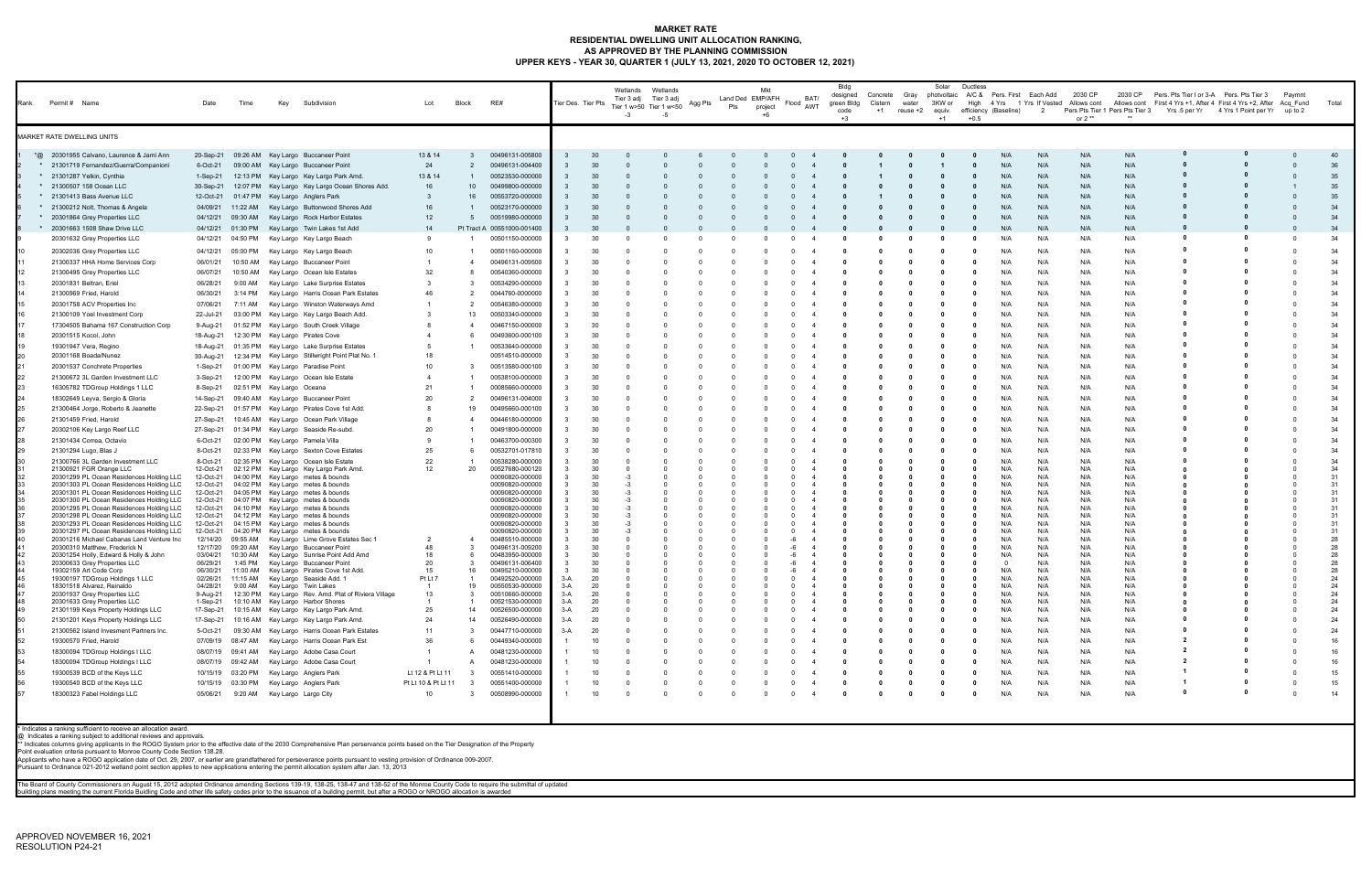# **ADMINISTRATIVE RELIEF RESIDENTIAL DWELLING UNIT ALLOCATION RANKING, AS APPROVED BY THE PLANNING COMMISSION UPPER KEYS - YEAR 30, QUARTER 1 (JULY 13, 2021, 2020 TO OCTOBER 12, 2021)**

| Rank | Permit# | Name |                                                                                                                                        |  | Subdivision                                                                                                                                 | Lot | Block | RE#                                                                                                                                                                                                                                                                                                                                                                           | Tier Des. | Tier Pts | Wetlands<br>Tier 3 adj | Wetlands<br>Tier 3 adj<br>Tier 1 w>50 Tier 1 w<50 | Agg Pts | Land Ded<br>Pts | EMP/AFH<br>project | BAT/A<br>Flood | Bldg<br>designed<br>green Bldg<br>code<br>$+3$ | Concrete<br>Cistern +1 | Gray water | Solar<br>photvoltaic<br>3KW or<br>equiv.<br>$+1$ | Ductless A/C<br>& High<br>efficiency<br>$+0.5$ | Yrs<br>(Baseline) | Pers. First 4 Each Add<br>Yrs If<br>Vested 2 | 2030 CP<br>1 or $2**$ | 2030 CP<br>Allows cont Allows cont<br>Pers Pts Tier Pers Pts Tier | Pers. Pts<br>Yrs.5 per per Yr<br>Yr | Tier I or 3- Pers. Pts<br>A First 4 Tier 3 First 4 Paymnt<br>Yrs +1, Yrs +2, After Acq_Fund up Total<br>After 4 4 Yrs 1 Point to 2 |  |
|------|---------|------|----------------------------------------------------------------------------------------------------------------------------------------|--|---------------------------------------------------------------------------------------------------------------------------------------------|-----|-------|-------------------------------------------------------------------------------------------------------------------------------------------------------------------------------------------------------------------------------------------------------------------------------------------------------------------------------------------------------------------------------|-----------|----------|------------------------|---------------------------------------------------|---------|-----------------|--------------------|----------------|------------------------------------------------|------------------------|------------|--------------------------------------------------|------------------------------------------------|-------------------|----------------------------------------------|-----------------------|-------------------------------------------------------------------|-------------------------------------|------------------------------------------------------------------------------------------------------------------------------------|--|
|      |         |      | <b>MARKET RATE DWELLING UNITS (ADMINISTRATIVE RELIEF)</b>                                                                              |  |                                                                                                                                             |     |       |                                                                                                                                                                                                                                                                                                                                                                               |           |          |                        |                                                   |         |                 |                    |                |                                                |                        |            |                                                  |                                                |                   |                                              |                       |                                                                   |                                     |                                                                                                                                    |  |
|      |         |      |                                                                                                                                        |  |                                                                                                                                             |     |       |                                                                                                                                                                                                                                                                                                                                                                               |           |          |                        |                                                   |         |                 |                    |                |                                                |                        |            |                                                  |                                                |                   |                                              |                       |                                                                   |                                     |                                                                                                                                    |  |
|      |         |      |                                                                                                                                        |  |                                                                                                                                             |     |       |                                                                                                                                                                                                                                                                                                                                                                               |           |          |                        |                                                   |         |                 |                    |                |                                                |                        |            |                                                  |                                                |                   |                                              |                       |                                                                   |                                     |                                                                                                                                    |  |
|      |         |      |                                                                                                                                        |  |                                                                                                                                             |     |       |                                                                                                                                                                                                                                                                                                                                                                               |           |          |                        |                                                   |         |                 |                    |                |                                                |                        |            |                                                  |                                                |                   |                                              |                       |                                                                   |                                     |                                                                                                                                    |  |
|      |         |      |                                                                                                                                        |  |                                                                                                                                             |     |       |                                                                                                                                                                                                                                                                                                                                                                               |           |          |                        |                                                   |         |                 |                    |                |                                                |                        |            |                                                  |                                                |                   |                                              |                       |                                                                   |                                     |                                                                                                                                    |  |
|      |         |      | * Indicates a ranking sufficient to receive an allocation award.<br>@ Indicates a ranking subject to additional reviews and approvals. |  |                                                                                                                                             |     |       |                                                                                                                                                                                                                                                                                                                                                                               |           |          |                        |                                                   |         |                 |                    |                |                                                |                        |            |                                                  |                                                |                   |                                              |                       |                                                                   |                                     |                                                                                                                                    |  |
|      |         |      | Point evaluation criteria pursuant to Monroe County Code Section 138.28.                                                               |  |                                                                                                                                             |     |       | Applicants who have a ROGO application date of Oct. 29, 2007, or earlier are grandfathered for perseverance points pursuant to vesting provision of Ordinance 009-2007.                                                                                                                                                                                                       |           |          |                        |                                                   |         |                 |                    |                |                                                |                        |            |                                                  |                                                |                   |                                              |                       |                                                                   |                                     |                                                                                                                                    |  |
|      |         |      |                                                                                                                                        |  | Pursuant to Ordinance 021-2012 wetland point section applies to new applications entering the permit allocation system after Jan. 13, 2013. |     |       |                                                                                                                                                                                                                                                                                                                                                                               |           |          |                        |                                                   |         |                 |                    |                |                                                |                        |            |                                                  |                                                |                   |                                              |                       |                                                                   |                                     |                                                                                                                                    |  |
|      |         |      |                                                                                                                                        |  |                                                                                                                                             |     |       | The Board of County Commissioners on August 15, 2012 adopted Ordinance amending Sections 139-19, 138-25, 138-47 and 138-52 of the Monroe County Code to require the submittal of updated<br>building plans meeting the current Florida Buidling Code and other life safety codes prior to the issuance of a building permit, but after a ROGO or NROGO allocation is awarded. |           |          |                        |                                                   |         |                 |                    |                |                                                |                        |            |                                                  |                                                |                   |                                              |                       |                                                                   |                                     |                                                                                                                                    |  |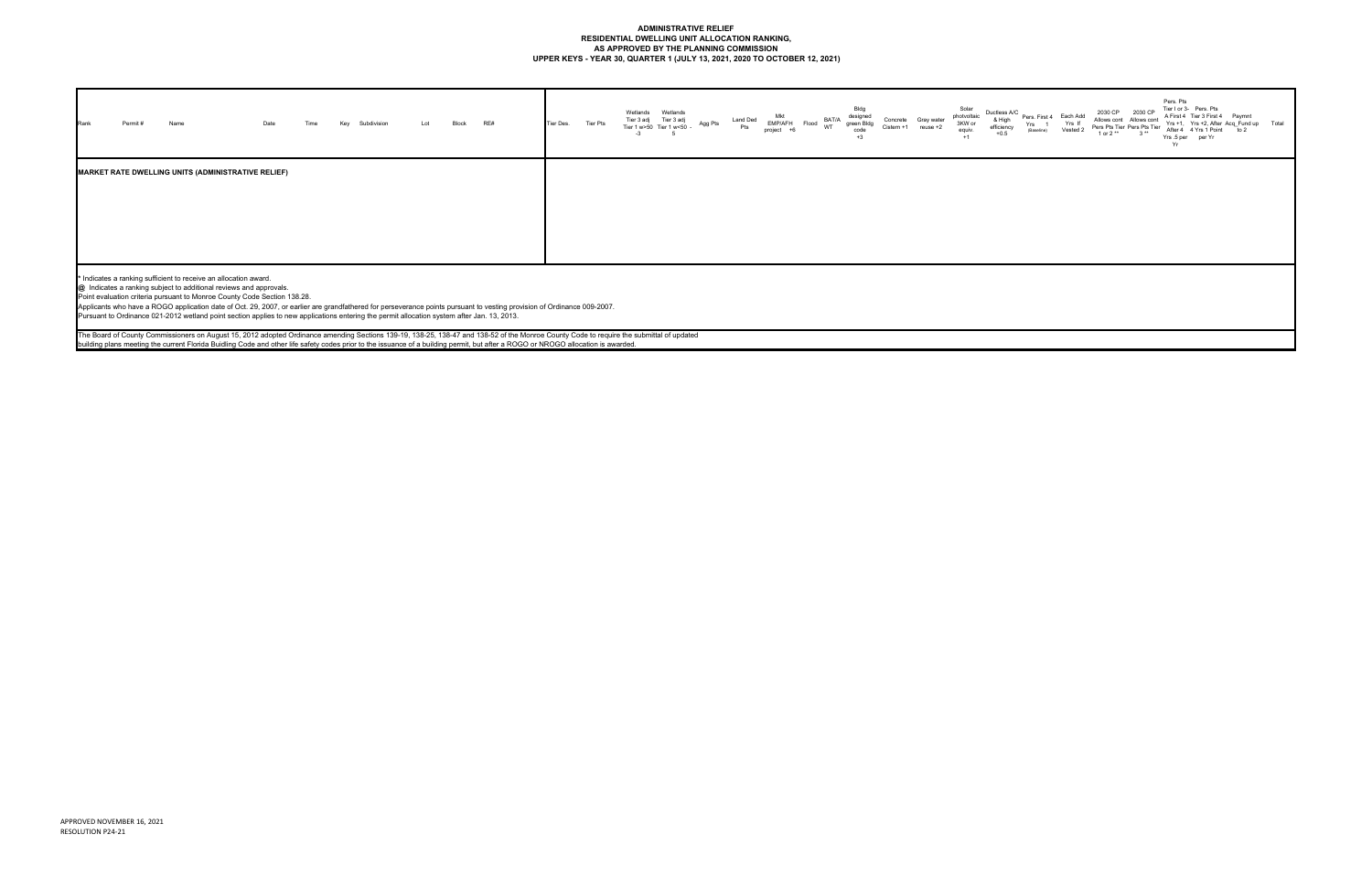### **AFFORDABLE HOUSING RESIDENTIAL DWELLING UNIT ALLOCATION RANKING, AS APPROVED BY THE PLANNING COMMISSION UPPER AND LOWER KEYS - YEAR 30, QUARTER 1 (JULY 13, 2021, 2020 TO OCTOBER 12, 2021)**

| Rank | Name<br>Permit #                                                                                                                                                                                                                                                                                                                                                                                                                                                                                                                                                                                                                                                                                                                       | Date | Time | Key | Subdivision | Lot | Block | RE# | Tier Des. Tier Pts | Wetlands<br>$-3$ | Wetlands<br>Tier 3 adj Tier 3 adj<br>Tier 1 w>50 Tier 1 w<50 | Agg Pts | Land Ded EMP/AFH<br>Pts | Mkt<br>project<br>$+6$ | $Flood$ $_{\Lambda MTT}^{BAT/}$<br>AWT | Bldg<br>designed<br>green Bldg<br>code<br>$+3$ | $+1$ | reuse +2 | Solar<br>equiv.<br>$+1$ | efficiency<br>$+0.5$ | (Baseline) | Concrete Gray photvoltaic $AC & High$ Pers. First Law Nosted | 2030 CP<br>or $2**$ | 2030 CP<br>Allows cont Allows cont<br>Pers Pts Tier 1 Pers Pts Tier 3<br>** |  | Pers. Pts Tier I or 3-A Pers. Pts Tier 3 Paymnt<br>First 4 Yrs +1, After 4 First 4 Yrs +2, After Acq_Fund Total<br>Yrs .5 per Yr 4 Yrs 1 Point per Yr up to 2 |  |
|------|----------------------------------------------------------------------------------------------------------------------------------------------------------------------------------------------------------------------------------------------------------------------------------------------------------------------------------------------------------------------------------------------------------------------------------------------------------------------------------------------------------------------------------------------------------------------------------------------------------------------------------------------------------------------------------------------------------------------------------------|------|------|-----|-------------|-----|-------|-----|--------------------|------------------|--------------------------------------------------------------|---------|-------------------------|------------------------|----------------------------------------|------------------------------------------------|------|----------|-------------------------|----------------------|------------|--------------------------------------------------------------|---------------------|-----------------------------------------------------------------------------|--|---------------------------------------------------------------------------------------------------------------------------------------------------------------|--|
|      | AFFORDABLE DWELLING UNITS<br>Very Low, Low, Median Income                                                                                                                                                                                                                                                                                                                                                                                                                                                                                                                                                                                                                                                                              |      |      |     |             |     |       |     |                    |                  |                                                              |         |                         |                        |                                        |                                                |      |          |                         |                      |            |                                                              |                     |                                                                             |  |                                                                                                                                                               |  |
|      | No applicants under Very Low, Low, Median Income                                                                                                                                                                                                                                                                                                                                                                                                                                                                                                                                                                                                                                                                                       |      |      |     |             |     |       |     |                    |                  |                                                              |         |                         |                        |                                        |                                                |      |          |                         |                      |            |                                                              |                     |                                                                             |  |                                                                                                                                                               |  |
|      | AFFORDABLE DWELLING UNITS<br>Moderate Income                                                                                                                                                                                                                                                                                                                                                                                                                                                                                                                                                                                                                                                                                           |      |      |     |             |     |       |     |                    |                  |                                                              |         |                         |                        |                                        |                                                |      |          |                         |                      |            |                                                              |                     |                                                                             |  |                                                                                                                                                               |  |
|      | No applicants under Moderate Income                                                                                                                                                                                                                                                                                                                                                                                                                                                                                                                                                                                                                                                                                                    |      |      |     |             |     |       |     |                    |                  |                                                              |         |                         |                        |                                        |                                                |      |          |                         |                      |            |                                                              |                     |                                                                             |  |                                                                                                                                                               |  |
|      |                                                                                                                                                                                                                                                                                                                                                                                                                                                                                                                                                                                                                                                                                                                                        |      |      |     |             |     |       |     |                    |                  |                                                              |         |                         |                        |                                        |                                                |      |          |                         |                      |            |                                                              |                     |                                                                             |  |                                                                                                                                                               |  |
|      |                                                                                                                                                                                                                                                                                                                                                                                                                                                                                                                                                                                                                                                                                                                                        |      |      |     |             |     |       |     |                    |                  |                                                              |         |                         |                        |                                        |                                                |      |          |                         |                      |            |                                                              |                     |                                                                             |  |                                                                                                                                                               |  |
|      | * Indicates a ranking sufficient to receive an allocation award.<br>@ Indicates a ranking subject to additional reviews and approvals.<br>** Indicates columns giving applicants in the ROGO System prior to the effective date of the 2030 Comprehensive Plan perservance points based on the Tier Designation of the Property.<br>Point evaluation criteria pursuant to Monroe County Code Section 138.28.<br>Applicants who have a ROGO application date of Oct. 29, 2007, or earlier are grandfathered for perseverance points pursuant to vesting provision of Ordinance 009-2007.<br>Pursuant to Ordinance 021-2012 wetland point section applies to new applications entering the permit allocation system after Jan. 13, 2013. |      |      |     |             |     |       |     |                    |                  |                                                              |         |                         |                        |                                        |                                                |      |          |                         |                      |            |                                                              |                     |                                                                             |  |                                                                                                                                                               |  |
|      | The Board of County Commissioners on August 15, 2012 adopted Ordinance amending Sections 139-19, 138-25, 138-47 and 138-52 of the Monroe County Code to require the submittal of updated                                                                                                                                                                                                                                                                                                                                                                                                                                                                                                                                               |      |      |     |             |     |       |     |                    |                  |                                                              |         |                         |                        |                                        |                                                |      |          |                         |                      |            |                                                              |                     |                                                                             |  |                                                                                                                                                               |  |
|      | building plans meeting the current Florida Buidling Code and other life safety codes prior to the issuance of a building permit, but after a ROGO or NROGO allocation is awarded.                                                                                                                                                                                                                                                                                                                                                                                                                                                                                                                                                      |      |      |     |             |     |       |     |                    |                  |                                                              |         |                         |                        |                                        |                                                |      |          |                         |                      |            |                                                              |                     |                                                                             |  |                                                                                                                                                               |  |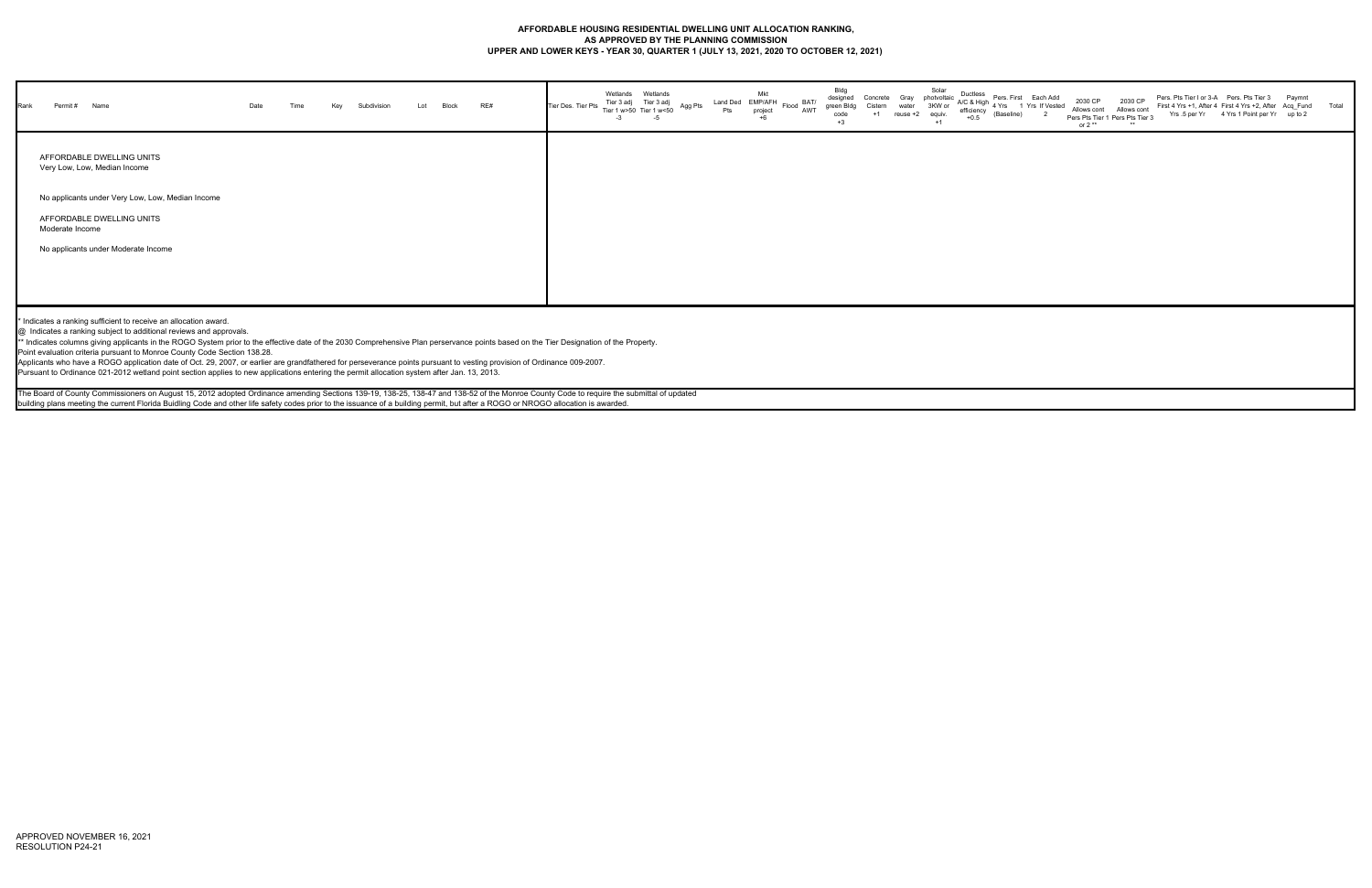## **MARKET RATE RESIDENTIAL DWELLING UNIT ALLOCATION RANKING,** AS APPROVED BY THE PLANNING COMMISSION<br>BIG PINE KEY and NO NAME KEY - YEAR 30, QUARTER 1 (JULY 13, 2021, 2020 TO OCTOBER 12, 2021)

| Rank                                                                             | Permit #                                                                                                                                                                                                                                                             | Name                                                                                                                                                                                                                                                                                                                                                                                                                                                          | Date                                                                                                                                                                                                                                                                                    | Time                                                                                                                                                                                                                                                              | Key                                                                                     | Subdivision                                                                                                                                                                                                                                                                                                                                                                                                                                                                                                                                                                                                                                                                                                                                                                                                                                                                | Lot Block RE#                                                                |                                                                                                                                                                                                                                                                                                                                                                                                                                                    | Tier Des. | <b>Tier Pts</b>      | Tier 1<br>w>50 -3 w<50 -5 | Wetlands Wetlands<br>Tier 3 adj Tier 3 adj Located on<br>Tier 1 | No Name | Marsch<br>Rabbit/<br>Buffer | Key Deer<br>Corridor | Agg Pts | Land Ded<br>Pts | Paymnt<br>Acq_Fund<br>up to 2 | Mkt<br>EMP/AFH BAT/A<br>project | <b>WT</b> | Bldg<br>designed<br>green Bldg<br>code<br>$+3$ | Concrete<br>Cistern +1 | Gray<br>water<br>reuse<br>$+2$ | Solar<br>photvoltaic<br>3KW or<br>equiv.<br>$+1$ | Ductless<br>A/C &<br>High<br>efficiency<br>$+0.5$ | Flood | Pers.<br>Baseline<br>Prior to<br>07/13/2016                                                                  | Grandfathered<br>Vested 2 per Yr                                                                                                                       | 2030 CP Allows<br>cont Pers Pts<br>Tier 1 or 2**                                                                                         | 2030 CP<br>Allows cont $+1$ .<br>Pers Pts Tier 3                                                                                                | Pers. Pts Tier I<br>or 2 First 4 Yrs<br>per Yr                                   | Pers. Pts<br>Tier 3 First 4<br>Yrs +2, After Total<br>1, After 4 Yrs $.5$ $_4$ Yrs 1 Point<br>per Yr |                                                                                                                                            |
|----------------------------------------------------------------------------------|----------------------------------------------------------------------------------------------------------------------------------------------------------------------------------------------------------------------------------------------------------------------|---------------------------------------------------------------------------------------------------------------------------------------------------------------------------------------------------------------------------------------------------------------------------------------------------------------------------------------------------------------------------------------------------------------------------------------------------------------|-----------------------------------------------------------------------------------------------------------------------------------------------------------------------------------------------------------------------------------------------------------------------------------------|-------------------------------------------------------------------------------------------------------------------------------------------------------------------------------------------------------------------------------------------------------------------|-----------------------------------------------------------------------------------------|----------------------------------------------------------------------------------------------------------------------------------------------------------------------------------------------------------------------------------------------------------------------------------------------------------------------------------------------------------------------------------------------------------------------------------------------------------------------------------------------------------------------------------------------------------------------------------------------------------------------------------------------------------------------------------------------------------------------------------------------------------------------------------------------------------------------------------------------------------------------------|------------------------------------------------------------------------------|----------------------------------------------------------------------------------------------------------------------------------------------------------------------------------------------------------------------------------------------------------------------------------------------------------------------------------------------------------------------------------------------------------------------------------------------------|-----------|----------------------|---------------------------|-----------------------------------------------------------------|---------|-----------------------------|----------------------|---------|-----------------|-------------------------------|---------------------------------|-----------|------------------------------------------------|------------------------|--------------------------------|--------------------------------------------------|---------------------------------------------------|-------|--------------------------------------------------------------------------------------------------------------|--------------------------------------------------------------------------------------------------------------------------------------------------------|------------------------------------------------------------------------------------------------------------------------------------------|-------------------------------------------------------------------------------------------------------------------------------------------------|----------------------------------------------------------------------------------|------------------------------------------------------------------------------------------------------|--------------------------------------------------------------------------------------------------------------------------------------------|
|                                                                                  |                                                                                                                                                                                                                                                                      | <b>MARKET RATE DWELLING UNITS</b>                                                                                                                                                                                                                                                                                                                                                                                                                             |                                                                                                                                                                                                                                                                                         |                                                                                                                                                                                                                                                                   |                                                                                         |                                                                                                                                                                                                                                                                                                                                                                                                                                                                                                                                                                                                                                                                                                                                                                                                                                                                            |                                                                              |                                                                                                                                                                                                                                                                                                                                                                                                                                                    |           |                      |                           |                                                                 |         |                             |                      |         |                 |                               |                                 |           |                                                |                        |                                |                                                  |                                                   |       |                                                                                                              |                                                                                                                                                        |                                                                                                                                          |                                                                                                                                                 |                                                                                  |                                                                                                      |                                                                                                                                            |
| $1 *$<br>$\omega$<br>$10^{-1}$<br>12<br>14<br>17<br>18<br>19<br>20 @<br>21<br>22 | 19103704<br>20100952<br>21100915<br>21100744<br>21102526<br>10103101<br>20102739<br>14102030<br>08101995<br>05100259<br>08102801<br>09102047<br>15106174<br>16104897<br>16107781<br>17104430<br>16103836<br>16103833<br>21100171<br>20103022<br>09102784<br>17106948 | Palermo, Adam<br>Berlin, Frank<br>Riera, Deborah<br>Meyer and Boumerhi 2 LLC<br>Pierre Boumerhi LLC<br>Mackenzie, William<br>Cahill, Stephanie<br>Strickland, Stephen<br>Perez. Orlando<br>Vasquez, Jovan<br>Bahn (Rev. Trust)<br>Eline, William<br>Ash, Andrew<br>Kyle Kaiser E Trust<br>Urton, Timothy<br><b>Horvath Family Trust</b><br>Rothdeutsch, Thomas<br>Rothdeutsch, Judy<br>Baster/Sanchez<br>Sikora, Edward<br>Pereira, Carlos<br>Krieger, Steven | 10-Jan-20<br>17-Jun-20<br>22-Jun-21<br>9-Jul-21<br>29-Sep-21<br>17-Sep-10<br>12-Jan-21<br>21-Sep-15<br>24-Jul-08<br>10-Aug-09<br>14-Oct-08<br>9-Nov-09<br>28-Jul-16<br>26-Sep-16<br>6-Jan-17<br>28-Nov-17<br>29-May-19<br>30-Jul-19<br>15-Apr-21<br>12-Jul-21<br>22-Oct-09<br>20-Mar-18 | 10:21 AM<br>11:20 AM<br>11:23 AM<br>1:50 PM<br>11:12 AM<br>10:40 AM<br>10:34 AM<br>10:10 AM<br>09:47 AM<br>08:55 AM<br>02:27 PM<br>01:34 PM<br>02:20 PM<br>02:10 PM<br>09:00 AM<br>08:30 AM<br>09:30 AM<br>01:50 PM<br>9:30 AM<br>2:00 PM<br>10:44 AM<br>11:30 AM | <b>Big Pine</b><br>Big Pine<br>Big Pine<br>Bia Pine<br>Bia Pine<br>Bia Pine<br>Big Pine | Hollerich Subd.<br>Big Pine Pine Channel Estates Sec. 2<br>Pine Channel Est. Sec 2<br>Big Pine Cahill Pines & Palms<br>Big Pine Pine Channel Estates Sec. 2<br>Big Pine metes and bounds<br>Big Pine Cahill Pines & Palms<br>Big Pine Doctors Arm 1st Add<br>Big Pine Tropical Bay<br>Doctors Arm 3rd Add. Sec. E<br>Doctors Arm 1st Add<br>Eden Pines Colony 3rd Add.<br>Tropical Bay 2nd Add.<br>Big Pine Doctors Arm 3rd Add. Sec.<br>Doctors Arm Subd 3rd Add. Sec. C<br>Big Pine Tropical Bay 3rd Add.<br>Big Pine Tropical Bay 3rd Add.<br>Big Pine Tropical Bay 3rd Add<br>Big Pine Tropical Bay 3rd Add<br>Big Pine Doctors Arm 1st Add.<br>Big Pine Port Pine Heights<br>Big Pine Sands                                                                                                                                                                           | 28<br>11<br>49<br>32<br>47<br>1 & 2<br>31<br>15<br>10<br>12<br>23 & 24<br>14 | 00285340-000000<br>00250420-000000<br>00250280-000000<br>00245370-000000<br>00249760-000000<br>00111880.000205<br>00246060-000000<br>00312020.000000<br>00312890.000000<br>00312572.000600<br>00311610.000000<br>00271260.000000<br>-23<br>00313290.000000<br>00312572.001600<br>00312573-000200<br>00313840-000000<br>00314240-000000<br>11<br>00313630-000000<br>00313490-000000<br>00312240-000000<br>00290190.000000<br>00305090-000100<br>-36 |           | 20<br>20<br>20<br>10 | N/A<br>N/A<br>N/A<br>N/A  | N/A<br>N/A<br>N/A<br>N/A<br>N/A<br>N/A                          |         | $-10$                       |                      |         |                 |                               |                                 |           |                                                |                        |                                |                                                  |                                                   |       | N/A<br>N/A<br>N/A<br>N/A<br>N/A<br>N/A<br>N/A<br>N/A<br>N/A<br>N/A<br>N/A<br>N/A<br>N/A<br>N/A<br>N/A<br>N/A | N/A<br>N/A<br>N/A<br>N/A<br>N/A<br>N/A<br>N/A<br>N/A<br>N/A<br>N/A<br>N/A<br>N/A<br>N/A<br>N/A<br>N/A<br>N/A<br>N/A<br>N/A<br>N/A<br>N/A<br>N/A<br>N/A | N/A<br>N/A<br>N/A<br>N/A<br>N/A<br>N/A<br>N/A<br>N/A<br>2.5<br>2.5<br>N/A<br>N/A<br>N/A<br>N/A<br>N/A<br>N/A<br>N/A<br>N/A<br>2.5<br>N/A | N/A<br>N/A<br>N/A<br>N/A<br>N/A<br>N/A<br>N/A<br>N/A<br>N/A<br>N/A<br>N/A<br>N/A<br>N/A<br>N/A<br>N/A<br>N/A<br>N/A<br>N/A<br>N/A<br>N/A<br>N/A | N/A<br>$\Omega$<br>N/A<br>N/A<br>N/A<br>N/A<br>4.5<br>4.5<br>N/A<br>$\mathbf{3}$ | N/A<br>N/A<br>N/A<br>N/A<br>N/A<br>N/A                                                               | 26<br>26<br>25<br>25<br>25<br>24<br>24<br>22<br>21<br>21<br>20.5<br>20.5<br>18.5<br>18.5<br>18<br>17<br>16<br>16<br>14<br>11<br>10<br>$-3$ |
|                                                                                  |                                                                                                                                                                                                                                                                      | @ Indicates a ranking subject to additional reviews and approvals<br>Point evaluation criteria pursuant to Monroe County Code Section 138.28                                                                                                                                                                                                                                                                                                                  |                                                                                                                                                                                                                                                                                         |                                                                                                                                                                                                                                                                   |                                                                                         | * Indicates a ranking sufficient to receive an allocation award which is subject to mitigation availability at the time of permitting.<br>** Indicates columns giving applicants in the ROGO System prior to the effective date of the 2030 Comprehensive Plan perservance points based on the Tier Designation of the Property<br>Note a Tier 1 allocation award was made Quarter 1 Year 28, November 19, 2019. Monroe County Code Section 138-24 (5)(a) limits the maximum ROGO allocations in Tier I shall be no more than one evry two years<br>Applicants who have a ROGO application date of Oct. 29, 2007, or earlier are grandfathered for perseverance points pursuant to vesting provision of Ordinance 009-2007.<br>Pursuant to Ordinance 021-2012 wetland point section applies to new applications entering the permit allocation system after Jan. 13, 2013. |                                                                              |                                                                                                                                                                                                                                                                                                                                                                                                                                                    |           |                      |                           |                                                                 |         |                             |                      |         |                 |                               |                                 |           |                                                |                        |                                |                                                  |                                                   |       |                                                                                                              |                                                                                                                                                        |                                                                                                                                          |                                                                                                                                                 |                                                                                  |                                                                                                      |                                                                                                                                            |

New development is subject to the Habitat Conservation Plan and Incidental Take Permit (ITP) TE083411-0.

The Board of County Commissioners on August 15, 2012 adopted Ordinance amending Sections 139-19, 138-25, 138-47 and 138-52 of the Monroe County Code to require the submittal of updated

building plans meeting the current Florida Building Code and other life safety codes prior to the issuance of a building permit, but after a ROGO or NROGO allocation is awarded.